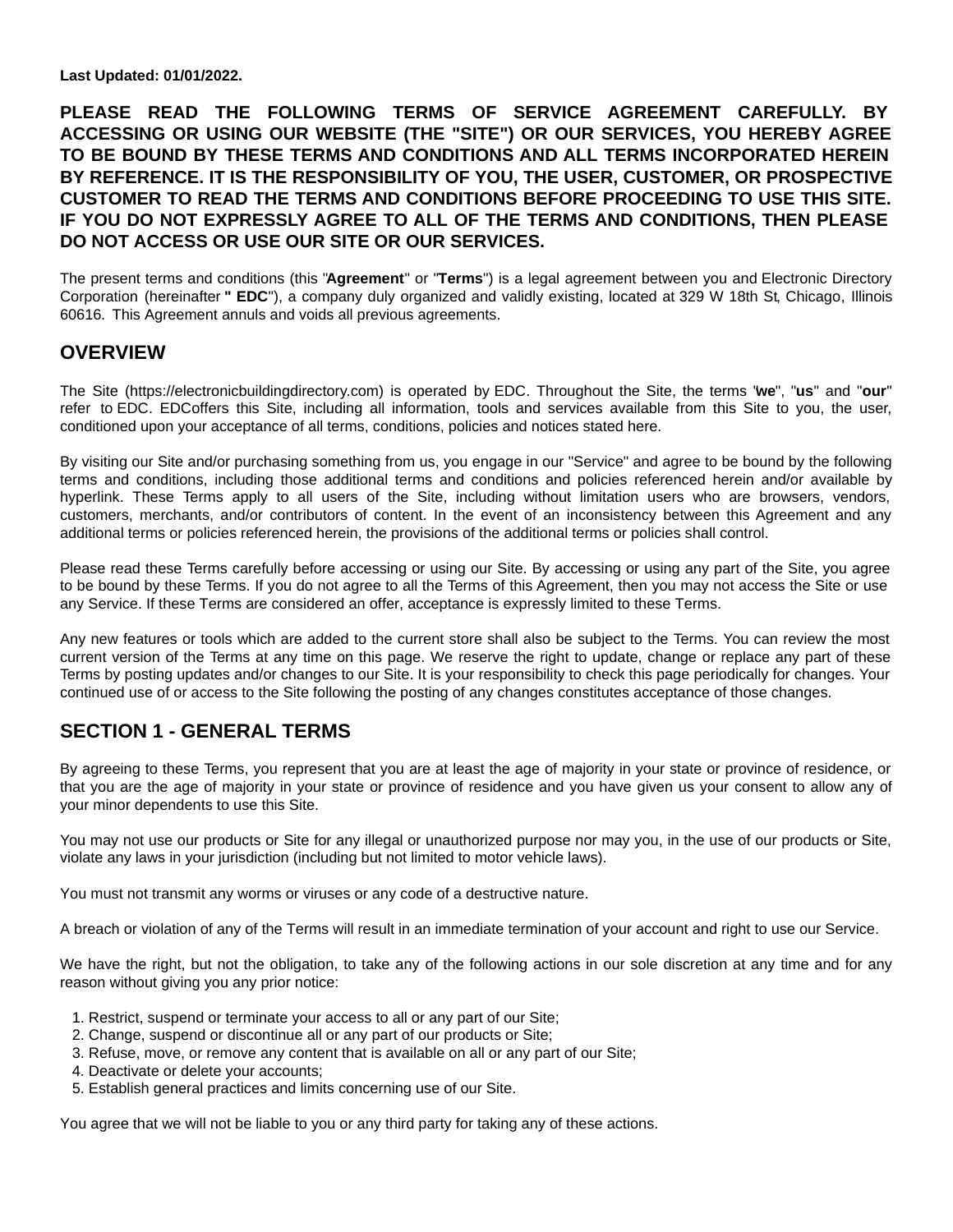You understand and agree that our Site may include communications such as service announcements and administrative or legal notices from us. Please note that you cannot opt out of receiving these notices.

You understand that your content (not including credit card information), may be transferred unencrypted and involve (a) transmissions over various networks; and (b) changes to conform and adapt to technical requirements of connecting networks or devices. Credit card information is always encrypted during transfer over networks.

You agree not to reproduce, duplicate, copy, sell, resell or exploit any portion of the Site, use of the Site, or access to the Site or any contact on the Site, without express written permission by us.

You may not modify, publish, transmit, reverse engineer, participate in the transfer or sale, create derivative works, or in any way exploit any of the content, in whole or in part, found on the Site. EDCcontent is not for resale. Use of the Site does not entitle users to make any unauthorized use of any protected content, and in particular you will not delete or alter any proprietary rights or attribution notices in any content. You will use protected content solely for your personal use, and will make no other use of the content without the express written permission of EDC and the copyright owner. You agree that you do not acquire any ownership rights in any protected content. We do not grant you any licenses, express or implied, to the intellectual property of EDC or our licensors except as expressly authorized by these Terms.

# **SECTION 2 - CREATING AN ACCOUNT**

Once you create an account with us, you are registered on the EDC Site. The terms "member," "membership," and "account" all refer to this registration as a member on EDC's Site. If you are merely surfing or browsing through the Site and have not yet created an account, your use of the Site is still subject to this Agreement; if you do not agree to this Agreement, do not use the Site.

When you create an account, you will provide a unique username and email. We will also ask you to create a password. Because any activities that occur under your username or password are your responsibility it is important for you to keep your username and/or password secure. You may not assign or otherwise transfer your account to any other person or entity. You acknowledge that EDC is not responsible for third party access to your account that results from theft or misappropriation of your account. Notify us immediately if you believe that someone has used your username, email, or password without your authorization.

Furthermore, the registering party hereby acknowledges, understands and agrees to:

a) furnish factual, correct, current and complete information with regards to yourself as may be requested by the data registration process, and

b) maintain and promptly update your registration and profile information in an effort to maintain accuracy and completeness at all times.

If anyone knowingly provides any information of a false, untrue, inaccurate or incomplete nature, Electronic Directory Corporation will have sufficient grounds and rights to suspend or terminate the member in violation of this aspect of the Agreement, and as such refuse any and all current or future use of Electronic Directory Corporation Services, or any portion thereof.

# **SECTION 3 - CONDUCT**

As a user or member of the Site, you herein acknowledge, understand and agree that all information, text, software, data, photographs, music, video, messages, tags or any other content, whether it is publicly or privately posted and/or transmitted, is the expressed sole responsibility of the individual from whom the content originated. In short, this means that you are solely responsible for any and all content posted, uploaded, emailed, transmitted or otherwise made available by way of the EDC Services, and as such, we do not guarantee the accuracy, integrity or quality of such content. It is expressly understood that by use of our Services, you may be exposed to content including, but not limited to, any errors or omissions in any content posted, and/or any loss or damage of any kind incurred as a result of the use of any content posted, emailed, transmitted or otherwise made available by EDC.

Furthermore, you herein agree not to make use of Electronic Directory Corporation's Services for the purpose of:

a) uploading, posting, emailing, transmitting, or otherwise making available any content that shall be deemed unlawful, harmful, threatening, abusive, harassing, tortious, defamatory, vulgar, obscene, libelous, or invasive of another's privacy or which is hateful, and/or racially, ethnically, or otherwise objectionable;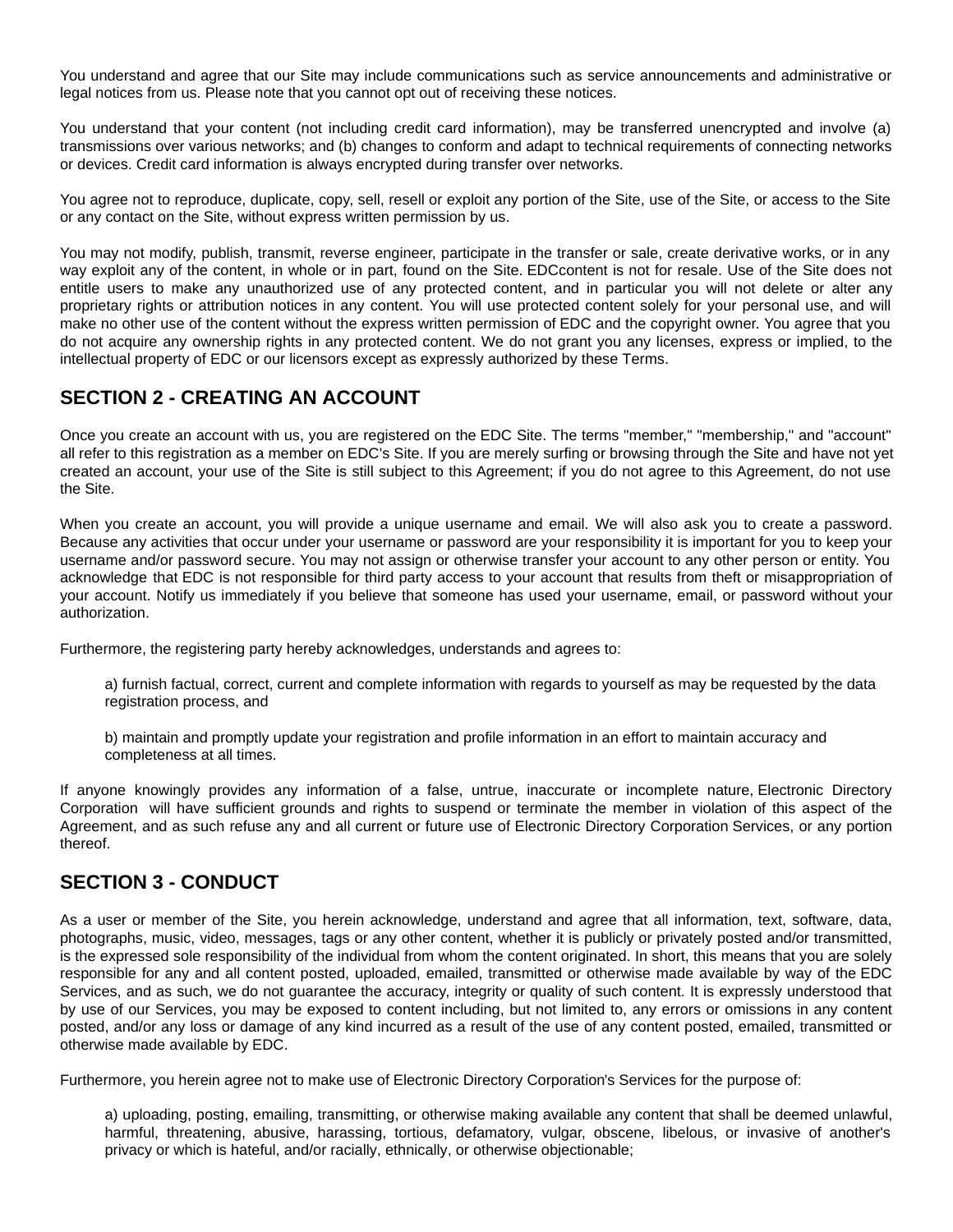b) causing harm to minors in any manner whatsoever;

c) impersonating any individual or entity, including, but not limited to, any EDC officials, forum leaders, guides or hosts or falsely stating or otherwise misrepresenting any affiliation with an individual or entity;

d) forging captions, headings or titles or otherwise offering any content that you personally have no right to pursuant to any law nor having any contractual or fiduciary relationship with;

e) uploading, posting, emailing, transmitting or otherwise offering any such content that may infringe upon any patent, copyright, trademark, or any other proprietary or intellectual rights of any other party;

f) uploading, posting, emailing, transmitting or otherwise offering any content that you do not personally have any right to offer pursuant to any law or in accordance with any contractual or fiduciary relationship;

g) uploading, posting, emailing, transmitting, or otherwise offering any unsolicited or unauthorized advertising, promotional flyers, "junk mail," "spam," or any other form of solicitation, except in any such areas that may have been designated for such purpose;

h) uploading, posting, emailing, transmitting, or otherwise offering any source that may contain a software virus or other computer code, any files and/or programs which have been designed to interfere, destroy and/or limit the operation of any computer software, hardware, or telecommunication equipment;

i) disrupting the normal flow of communication, or otherwise acting in any manner that would negatively affect other users' ability to participate in any real time interactions;

j) interfering with or disrupting any Electronic Directory CorporationServices, servers and/or networks that may be connected or related to our website, including, but not limited to, the use of any device software and/or routine to bypass the robot exclusion headers;

k) intentionally or unintentionally violating any local, state, federal, national or international law, including, but not limited to, rules, guidelines, and/or regulations decreed by the U.S. Securities and Exchange Commission, in addition to any rules of any nation or other securities exchange, that would include without limitation, the New York Stock Exchange, the American Stock Exchange, or the NASDAQ, and any regulations having the force of law;

l) providing informational support or resources, concealing and/or disguising the character, location, and or source to any organization delegated by the United States government as a "foreign terrorist organization" in accordance to Section 219 of the Immigration Nationality Act;

m) "stalking" or with the intent to otherwise harass another individual; and/or

n) collecting or storing of any personal data relating to any other member or user in connection with the prohibited conduct and/or activities which have been set forth in the aforementioned paragraphs.

Electronic Directory Corporation herein reserves the right to pre-screen, refuse and/or delete any content currently available through our Services. In addition, we reserve the right to remove and/or delete any such content that would violate the Terms or which would otherwise be considered offensive to other visitors, users and/or members.

Electronic Directory Corporation herein reserves the right to access, preserve and/or disclose member account information and/or content if it is requested to do so by law or in good faith belief that any such action is deemed reasonably necessary for:

a) compliance with any legal process;

b) enforcement of the Terms;

c) responding to any claim that therein contained content is in violation of the rights of any third party;

d) responding to requests for customer service; or

e) protecting the rights, property or the personal safety of Electronic Directory Corporation, its visitors, users and members, including the general public.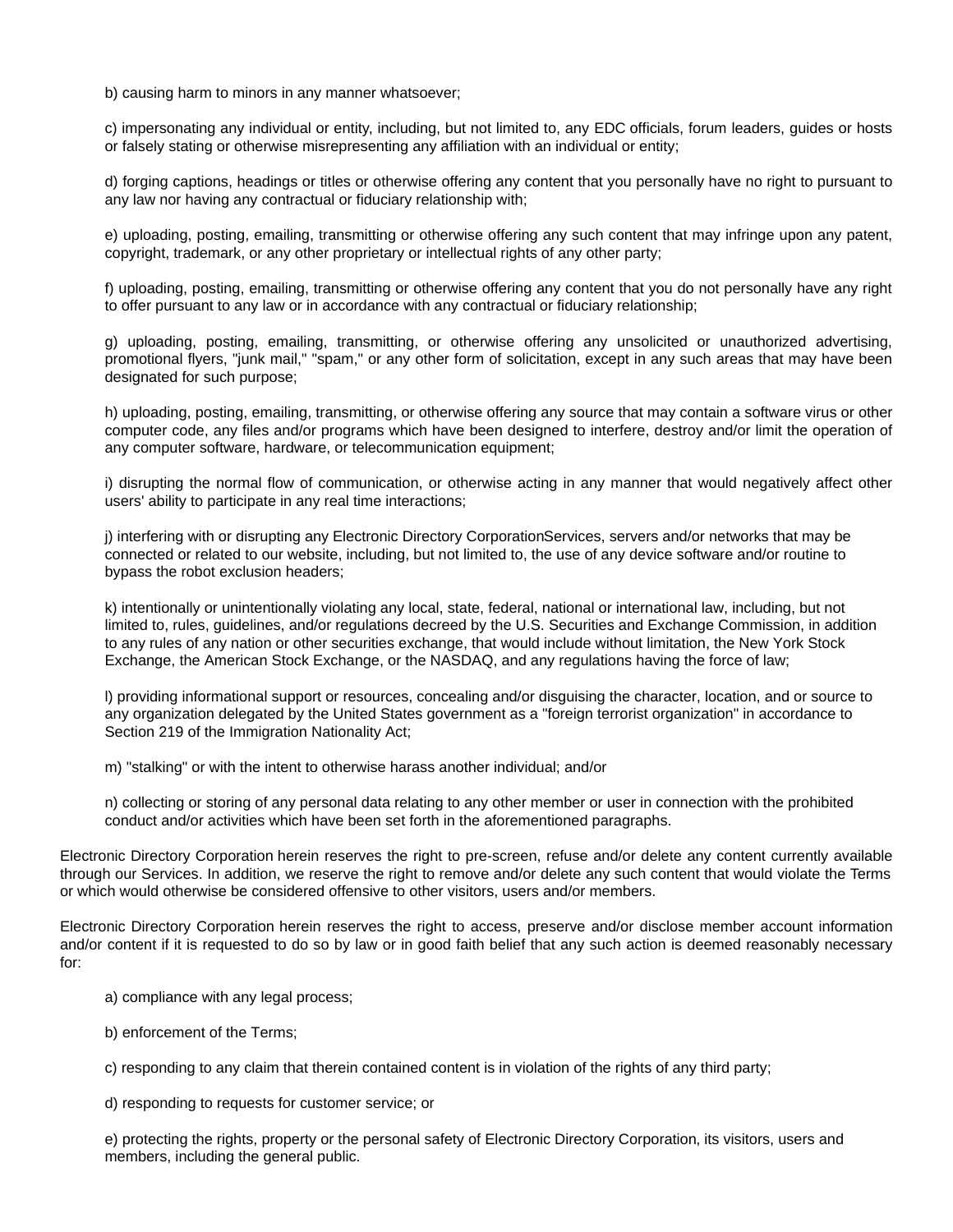Electronic Directory Corporation herein reserves the right to include the use of security components that may permit digital information or material to be protected, and that such use of information and/or material is subject to usage guidelines and regulations established by Electronic Directory Corporation or any other content providers supplying content services to Electronic Directory Corporation. You are hereby prohibited from making any attempt to override or circumvent any of the embedded usage rules in our Services. Furthermore, unauthorized reproduction, publication, distribution, or exhibition of any information or materials supplied by our Services, despite whether done so in whole or in part, is expressly prohibited.

# **SECTION 4 - GLOBAL USE; EXPORT/IMPORT COMPLIANCE**

Due to the global nature of the internet, through the use of our network you hereby agree to comply with all local rules relating to online conduct and that which is considered acceptable content. Uploading, posting and/or transferring of software, technology and other technical data may be subject to the export and import laws of the United States and possibly other countries. Through the use of our network, you thus agree to comply with all applicable export and import laws, statutes and regulations, including, but not limited to, the Export Administration Regulations [\(http://www.access.gpo.gov/bis/ear/ear\\_data.html](http://www.access.gpo.gov/bis/ear/ear_data.html)), as well as the sanctions control program of the United States [\(http://www.treasury.gov/resource-center/sanctions/Programs/Pages/Programs.aspx](http://www.treasury.gov/resource-center/sanctions/Programs/Pages/Programs.aspx)). Furthermore, you state and pledge that you:

a) are not on the list of prohibited individuals which may be identified on any government export exclusion report [\(http://www.bis.doc.gov/complianceandenforcement/liststocheck.htm](http://www.bis.doc.gov/complianceandenforcement/liststocheck.htm)) nor a member of any other government which may be part of an export-prohibited country identified in applicable export and import laws and regulations;

b) agree not to transfer any software, technology or any other technical data through the use of our network Services to any export-prohibited country;

c) agree not to use our website network Services for any military, nuclear, missile, chemical or biological weaponry end uses that would be a violation of the U.S. export laws; and

d) agree not to post, transfer nor upload any software, technology or any other technical data which would be in violation of the U.S. or other applicable export and/or import laws.

# **SECTION 5 - SUBMITTED CONTENT**

Electronic Directory Corporation shall not lay claim to ownership of any content submitted by any visitor, member, or user, nor make such content available for inclusion on our website Services. Therefore, you hereby grant and allow for Electronic Directory Corporation the below listed worldwide, royalty-free and non-exclusive licenses, as applicable:

a) The content submitted or made available for inclusion on the publicly accessible areas of Electronic Directory Corporation's Sites, the license provided to permit to use, distribute, reproduce, modify, adapt, publicly perform and/or publicly display said Content on our network Services is for the sole purpose of providing and promoting the specific area to which this content was placed and/or made available for viewing. This license shall be available so long as you are a member of Electronic Directory Corporation's sites, and shall terminate at such time when you elect to discontinue your membership.

b) Photos, audio, video and/or graphics submitted or made available for inclusion on the publicly accessible areas of Electronic Directory Corporation's sites, the license provided to permit to use, distribute, reproduce, modify, adapt, publicly perform and/or publicly display said Content on our network Services are for the sole purpose of providing and promoting the specific area in which this content was placed and/or made available for viewing. This license shall be available so long as you are a member of Electronic Directory Corporation's sites and shall terminate at such time when you elect to discontinue your membership.

c) For any other content submitted or made available for inclusion on the publicly accessible areas of Electronic Directory Corporation's sites, the continuous, binding and completely sub-licensable license which is meant to permit to use, distribute, reproduce, modify, adapt, publish, translate, publicly perform and/or publicly display said content, whether in whole or in part, and the incorporation of any such Content into other works in any arrangement or medium current used or later developed.

Those areas which may be deemed "publicly accessible" areas of Electronic Directory Corporation's Sites are those such areas of our network properties which are meant to be available to the general public, and which would include message boards and groups that are openly available to both users and members. However, those areas which are not open to the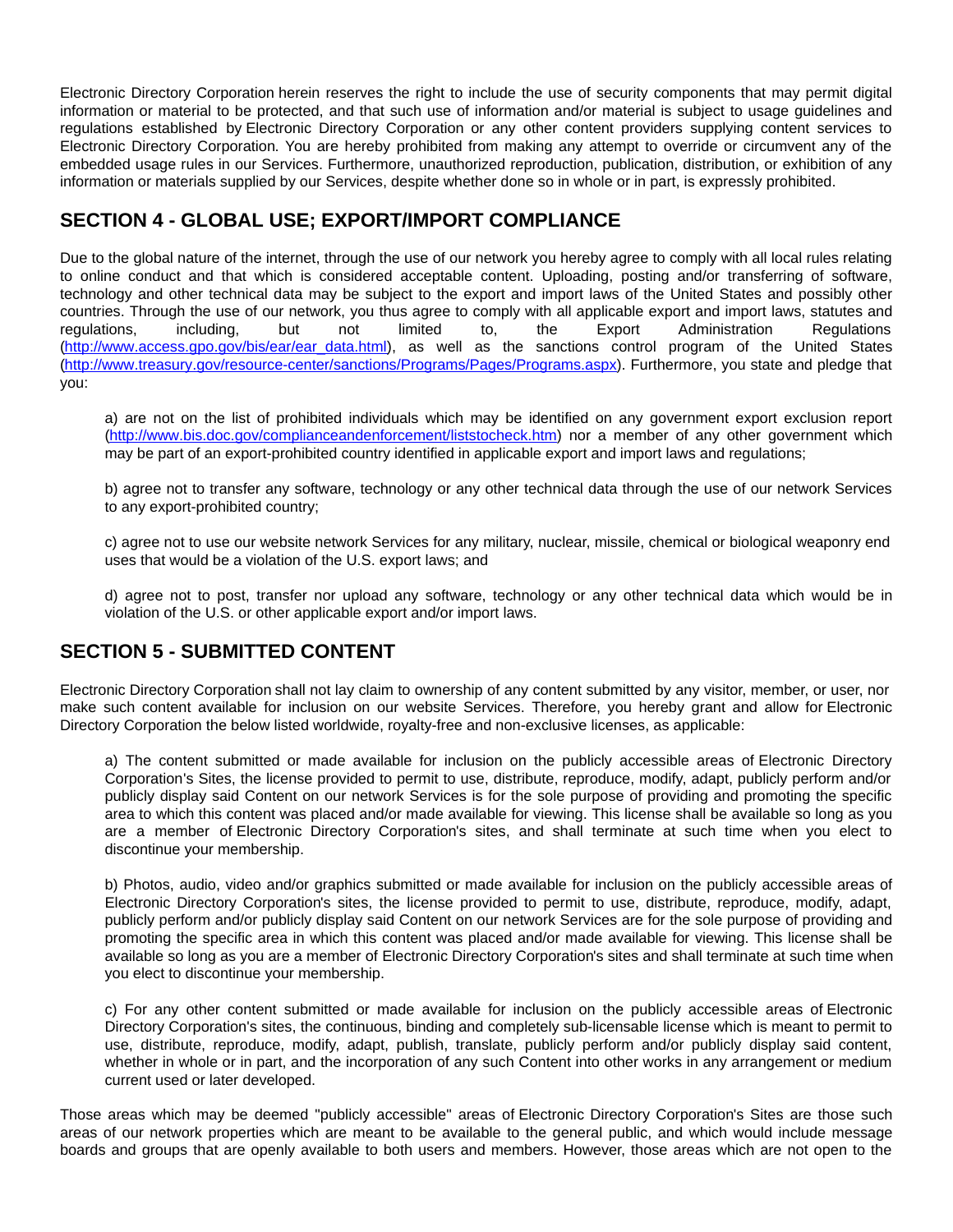public, and thus available to members only, would include our mail system and instant messaging.

#### **CONTRIBUTIONS TO COMPANY WEBSITE**

Electronic Directory Corporation may provide an area for our user and members to contribute feedback to our website. When you submit ideas, documents, suggestions and/or proposals ("**Contributions**") to our site, you acknowledge and agree that:

a) your contributions do not contain any type of confidential or proprietary information;

b) EDC shall not be liable or under any obligation to ensure or maintain confidentiality, expressed or implied, related to any Contributions;

c) EDC shall be entitled to make use of and/or disclose any such Contributions in any such manner as they may see fit;

- d) the contributor's Contributions shall automatically become the sole property of EDC; and
- e) EDC is under no obligation to either compensate or provide any form of reimbursement in any manner or nature.

### **SECTION 6 - INDEMNITY**

All users and/or members agree to insure and hold Electronic Directory Corporation, our subsidiaries, affiliates, agents, employees, officers, partners and/or licensors blameless or not liable for any claim or demand, which may include, but is not limited to, reasonable attorney fees made by any third party which may arise from any content a member or user of our Site may submit, post, modify, transmit or otherwise make available through our Services, the use of EDC Services or your connection with these Services, your violations of the Terms of Service and/or your violation of any such rights of another person.

# **SECTION 7 - COMMERCIAL REUSE OF SERVICES**

The member or user herein agrees not to replicate, duplicate, copy, trade, sell, resell nor exploit for any commercial reason any part, use of, or access to EDC's sites.

#### **SECTION 8 - MODIFICATIONS**

Electronic Directory Corporationreserves the right at any time it may deem fit, to modify, alter and or discontinue, whether temporarily or permanently, our service, or any part thereof, with or without prior notice. In addition, we shall not be held liable to you or to any third party for any such alteration, modification, suspension and/or discontinuance of our Services, or any part thereof.

#### **SECTION 9 - TERMINATION**

As a member of https://electronicbuildingdirectory.com, you may cancel or terminate your account, associated email address and/or access to our Services by submitting a cancellation or termination request to .

As a member, you agree that Electronic Directory Corporation may, without any prior written notice, immediately suspend, terminate, discontinue and/or limit your account, any email associated with your account, and access to any of our Services. The cause for such termination, discontinuance, suspension and/or limitation of access shall include, but is not limited to:

- a) any breach or violation of our Terms or any other incorporated agreement, regulation and/or guideline;
- b) by way of requests from law enforcement or any other governmental agencies;
- c) the discontinuance, alteration and/or material modification to our Services, or any part thereof;
- d) unexpected technical or security issues and/or problems;
- e) any extended periods of inactivity;
- f) any engagement by you in any fraudulent or illegal activities; and/or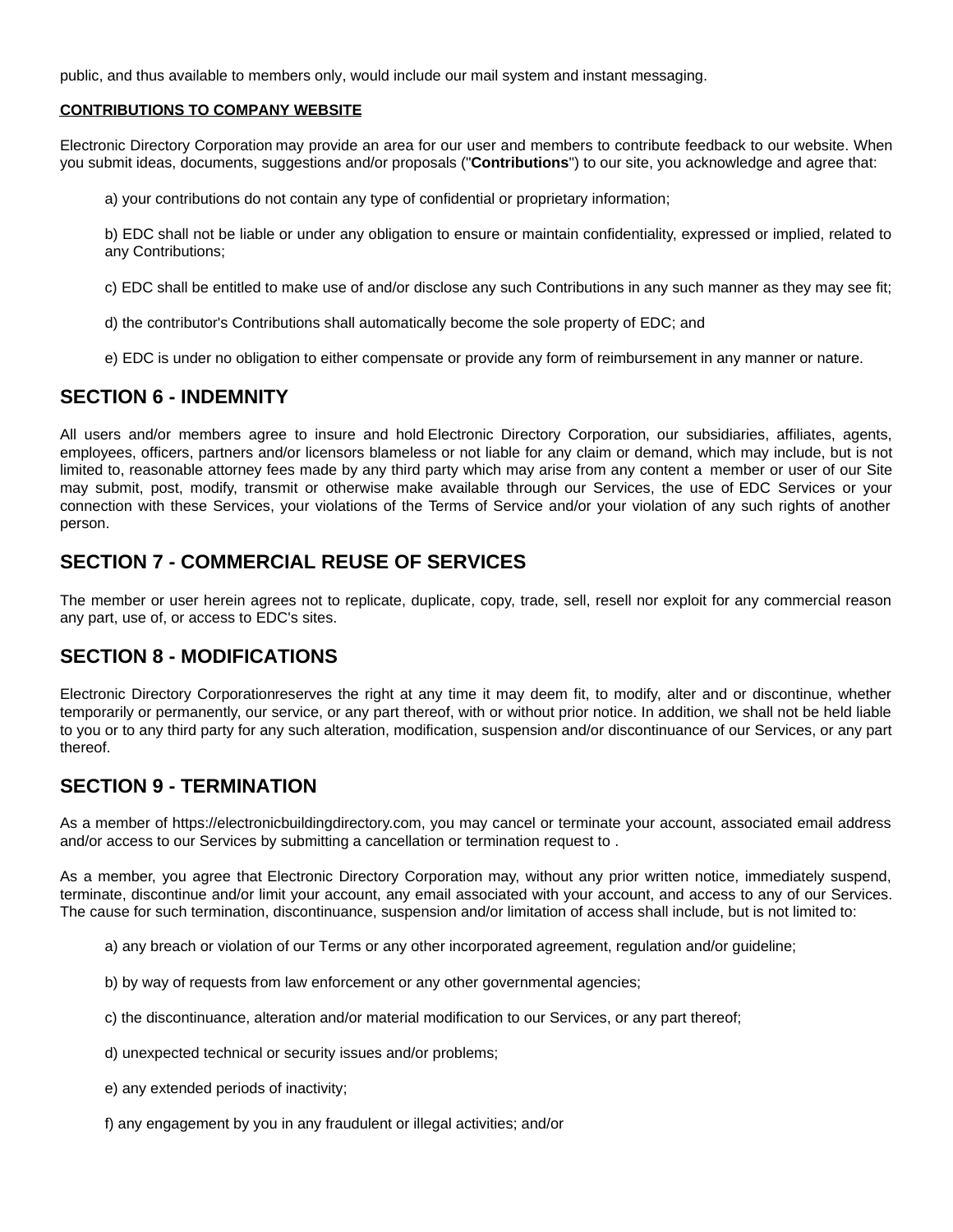g) the nonpayment of any associated fees that may be owed by you in connection with your https://electronicbuildingdirectory.com account Services.

Furthermore, you herein agree that any and all terminations, suspensions, discontinuances, and or limitations of access for cause shall be made at our sole discretion and that we shall not be liable to you or any other third party with regards to the termination of your account, associated email address and/or access to any of our Services.

The termination of your account with https://electronicbuildingdirectory.com shall include any and/or all of the following:

a) the removal of any access to all or part of the Services offered within https://electronicbuildingdirectory.com;

b) the deletion of your password and any and all related information, files, and any such content that may be associated with or inside your account, or any part thereof; and

c) the barring of any further use of all or part of our Services.

### **SECTION 10 - LINKS**

Either Electronic Directory Corporation or any third parties may provide links to other websites and/or resources. Thus, you acknowledge and agree that we are not responsible for the availability of any such external sites or resources, and as such, we do not endorse nor are we responsible or liable for any content, products, advertising or any other materials, on or available from such third-party sites or resources. Furthermore, you acknowledge and agree that Electronic Directory Corporation shall not be responsible or liable, directly or indirectly, for any such damage or loss which may be a result of, caused or allegedly to be caused by or in connection with the use of or the reliance on any such content, goods or Services made available on or through any such site or resource.

# **SECTION 11 - PROPRIETARY RIGHTS**

You do hereby acknowledge and agree that Electronic Directory Corporation's Services and any essential software that may be used in connection with our Services ("Software") shall contain proprietary and confidential material that is protected by applicable intellectual property rights and other laws. Furthermore, you herein acknowledge and agree that any Content which may be contained in any advertisements or information presented by and through our Services or by advertisers is protected by copyrights, trademarks, patents or other proprietary rights and laws. Therefore, except for that which is expressly permitted by applicable law or as authorized by Electronic Directory Corporation or such applicable licensor, you agree not to alter, modify, lease, rent, loan, sell, distribute, transmit, broadcast, publicly perform and/or created any plagiaristic works which are based on Electronic Directory Corporation Services (e.g. Content or Software), in whole or part.

Electronic Directory Corporation hereby grants you a personal, non-transferable and non-exclusive right and/or license to make use of the object code or our Software on a single computer, as long as you do not, and shall not, allow any third party to duplicate, alter, modify, create or plagiarize work from, reverse engineer, reverse assemble or otherwise make an attempt to locate or discern any source code, sell, assign, sublicense, grant a security interest in and/or otherwise transfer any such right in the Software. Furthermore, you do herein agree not to alter or change the Software in any manner, nature or form, and as such, not to use any modified versions of the Software, including and without limitation, for the purpose of obtaining unauthorized access to our Services. Lastly, you also agree not to access or attempt to access our Services through any means other than through the interface which is provided by Electronic Directory Corporation for use in accessing our Services.

# **SECTION 12 - WARRANTY DISCLAIMERS**

YOU HEREIN EXPRESSLY ACKNOWLEDGE AND AGREE THAT:

a) THE USE OF ELECTRONIC DIRECTORY CORPORATION SERVICES AND SOFTWARE ARE AT THE SOLE RISK BY YOU. OUR SERVICES AND SOFTWARE SHALL BE PROVIDED ON AN "AS IS" AND/OR "AS AVAILABLE" BASIS. ELECTRONIC DIRECTORY CORPORATION AND OUR SUBSIDIARIES, AFFILIATES, OFFICERS, EMPLOYEES, AGENTS, PARTNERS AND LICENSORS EXPRESSLY DISCLAIM ANY AND ALL WARRANTIES OF ANY KIND WHETHER EXPRESSED OR IMPLIED, INCLUDING, BUT NOT LIMITED TO ANY IMPLIED WARRANTIES OF TITLE, MERCHANTABILITY, FITNESS FOR A PARTICULAR PURPOSE AND NON-INFRINGEMENT.

b ) ELECTRONIC DIRECTORY CORPORATION AND OUR SUBSIDIARIES, OFFICERS, EMPLOYEES, AGENTS, PARTNERS AND LICENSORS MAKE NO SUCH WARRANTIES THAT (i) ELECTRONIC DIRECTORY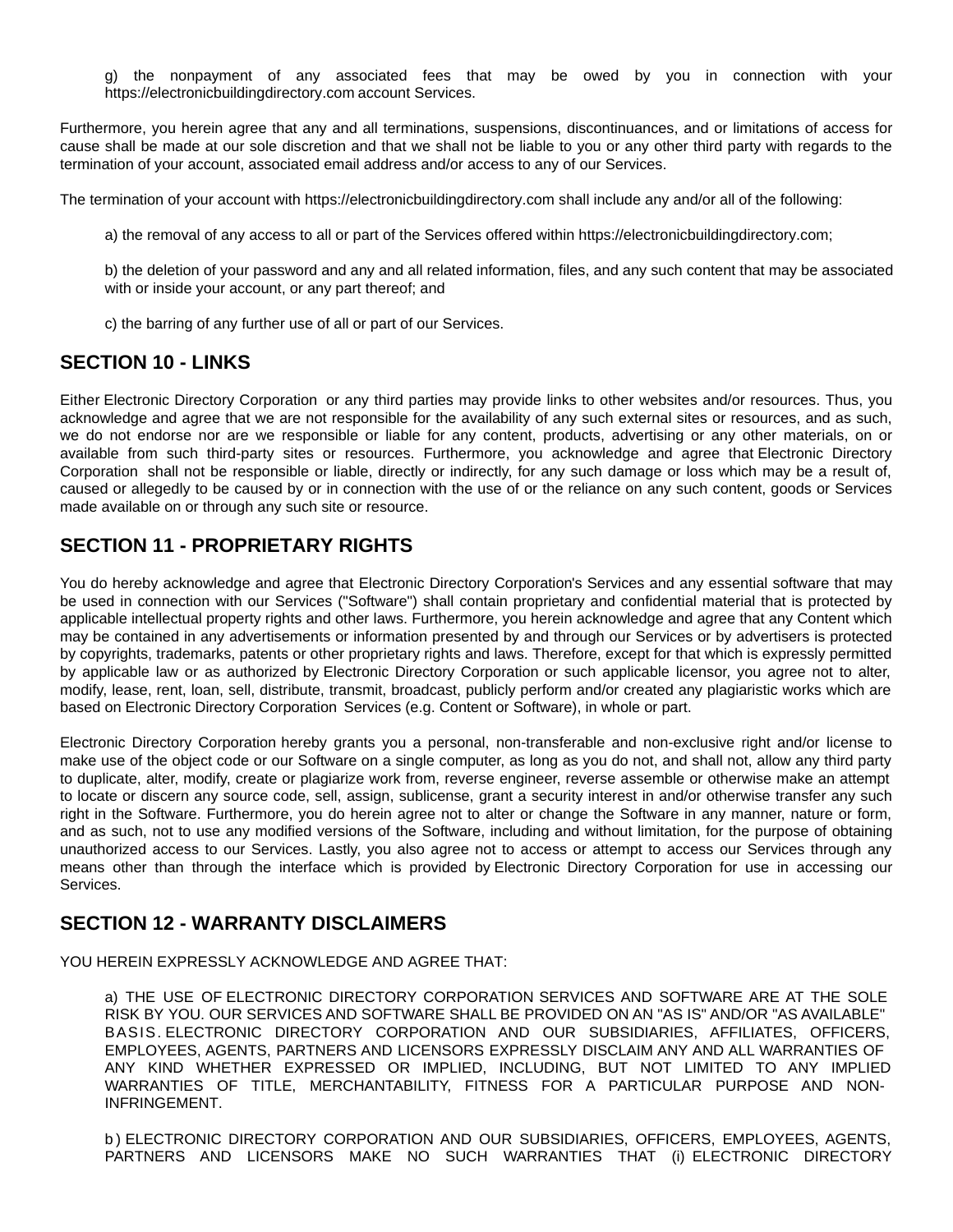CORPORATION SERVICES OR SOFTWARE WILL MEET YOUR REQUIREMENTS; (ii) ELECTRONIC DIRECTORY CORPORATION SERVICES OR SOFTWARE SHALL BE UNINTERRUPTED, TIMELY, SECURE OR ERROR-FREE; (iii) THAT SUCH RESULTS WHICH MAY BE OBTAINED FROM THE USE OF THE ELECTRONIC DIRECTORY CORPORATION SERVICES OR SOFTWARE WILL BE ACCURATE OR RELIABLE; (iv) QUALITY OF ANY PRODUCTS, SERVICES, ANY INFORMATION OR OTHER MATERIAL WHICH MAY BE PURCHASED OR OBTAINED BY YOU THROUGH OUR SERVICES OR SOFTWARE WILL MEET YOUR EXPECTATIONS; AND (v) THAT ANY SUCH ERRORS CONTAINED IN THE SOFTWARE SHALL BE CORRECTED.

c) ANY INFORMATION OR MATERIAL DOWNLOADED OR OTHERWISE OBTAINED BY WAY OF ELECTRONIC DIRECTORY CORPORATION SERVICES OR SOFTWARE SHALL BE ACCESSED BY YOUR SOLE DISCRETION AND SOLE RISK, AND AS SUCH YOU SHALL BE SOLELY RESPONSIBLE FOR AND HEREBY WAIVE ANY AND ALL CLAIMS AND CAUSES OF ACTION WITH RESPECT TO ANY DAMAGE TO YOUR COMPUTER AND/OR INTERNET ACCESS, DOWNLOADING AND/OR DISPLAYING, OR FOR ANY LOSS OF DATA THAT COULD RESULT FROM THE DOWNLOAD OF ANY SUCH INFORMATION OR MATERIAL.

d) NO ADVICE AND/OR INFORMATION, DESPITE WHETHER WRITTEN OR ORAL, THAT MAY BE OBTAINED BY YOU FROM ELECTRONIC DIRECTORY CORPORATION OR BY WAY OF OR FROM OUR SERVICES OR SOFTWARE SHALL CREATE ANY WARRANTY NOT EXPRESSLY STATED IN THE TERMS.

e) A SMALL PERCENTAGE OF SOME USERS MAY EXPERIENCE SOME DEGREE OF EPILEPTIC SEIZURE WHEN EXPOSED TO CERTAIN LIGHT PATTERNS OR BACKGROUNDS THAT MAY BE CONTAINED ON A COMPUTER SCREEN OR WHILE USING OUR SERVICES. CERTAIN CONDITIONS MAY INDUCE A PREVIOUSLY UNKNOWN CONDITION OR UNDETECTED EPILEPTIC SYMPTOM IN USERS WHO HAVE SHOWN NO HISTORY OF ANY PRIOR SEIZURE OR EPILEPSY. SHOULD YOU, ANYONE YOU KNOW OR ANYONE IN YOUR FAMILY HAVE AN EPILEPTIC CONDITION, PLEASE CONSULT A PHYSICIAN IF YOU EXPERIENCE ANY OF THE FOLLOWING SYMPTOMS WHILE USING OUR SERVICES: DIZZINESS, ALTERED VISION, EYE OR MUSCLE TWITCHES, LOSS OF AWARENESS, DISORIENTATION, ANY INVOLUNTARY MOVEMENT, OR CONVULSIONS.

### **SECTION 13 - LIMITATION OF LIABILITY**

YOU EXPLICITLY ACKNOWLEDGE, UNDERSTAND AND AGREE THAT ELECTRONIC DIRECTORY CORPORATION AND OUR SUBSIDIARIES, AFFILIATES, OFFICERS, EMPLOYEES, AGENTS, PARTNERS AND LICENSORS SHALL NOT BE LIABLE TO YOU FOR ANY PUNITIVE, INDIRECT, INCIDENTAL, SPECIAL, CONSEQUENTIAL OR EXEMPLARY DAMAGES, INCLUDING, BUT NOT LIMITED TO, DAMAGES WHICH MAY BE RELATED TO THE LOSS OF ANY PROFITS, GOODWILL, USE, DATA AND/OR OTHER INTANGIBLE LOSSES, EVEN THOUGH WE MAY HAVE BEEN ADVISED OF SUCH POSSIBILITY THAT SAID DAMAGES MAY OCCUR, AND RESULT FROM:

- a) THE USE OR INABILITY TO USE OUR SERVICE;
- b) THE COST OF PROCURING SUBSTITUTE GOODS AND SERVICES;
- c) UNAUTHORIZED ACCESS TO OR THE ALTERATION OF YOUR TRANSMISSIONS AND/OR DATA;
- d) STATEMENTS OR CONDUCT OF ANY SUCH THIRD PARTY ON OUR SERVICE;
- e) AND ANY OTHER MATTER WHICH MAY BE RELATED TO OUR SERVICE.

#### **SECTION 14 - RELEASE**

In the event you have a dispute, you agree to release Electronic Directory Corporation(and its officers, directors, employees, agents, parent subsidiaries, affiliates, co-branders, partners and any other third parties) from claims, demands and damages (actual and consequential) of every kind and nature, known and unknown, suspected or unsuspected, disclosed and undisclosed, arising out of or in any way connected to such dispute.

#### **SECTION 15 - NOTICE**

Electronic Directory Corporation may furnish you with notices, including those with regards to any changes to the Terms, including but not limited to email, regular mail, MMS or SMS, text messaging, postings on our website Services, or other reasonable means currently known or any which may be herein after developed. Any such notices may not be received if you violate any aspects of the Terms by accessing our Services in an unauthorized manner. Your acceptance of this Agreement constitutes your agreement that you are deemed to have received any and all notices that would have been delivered had you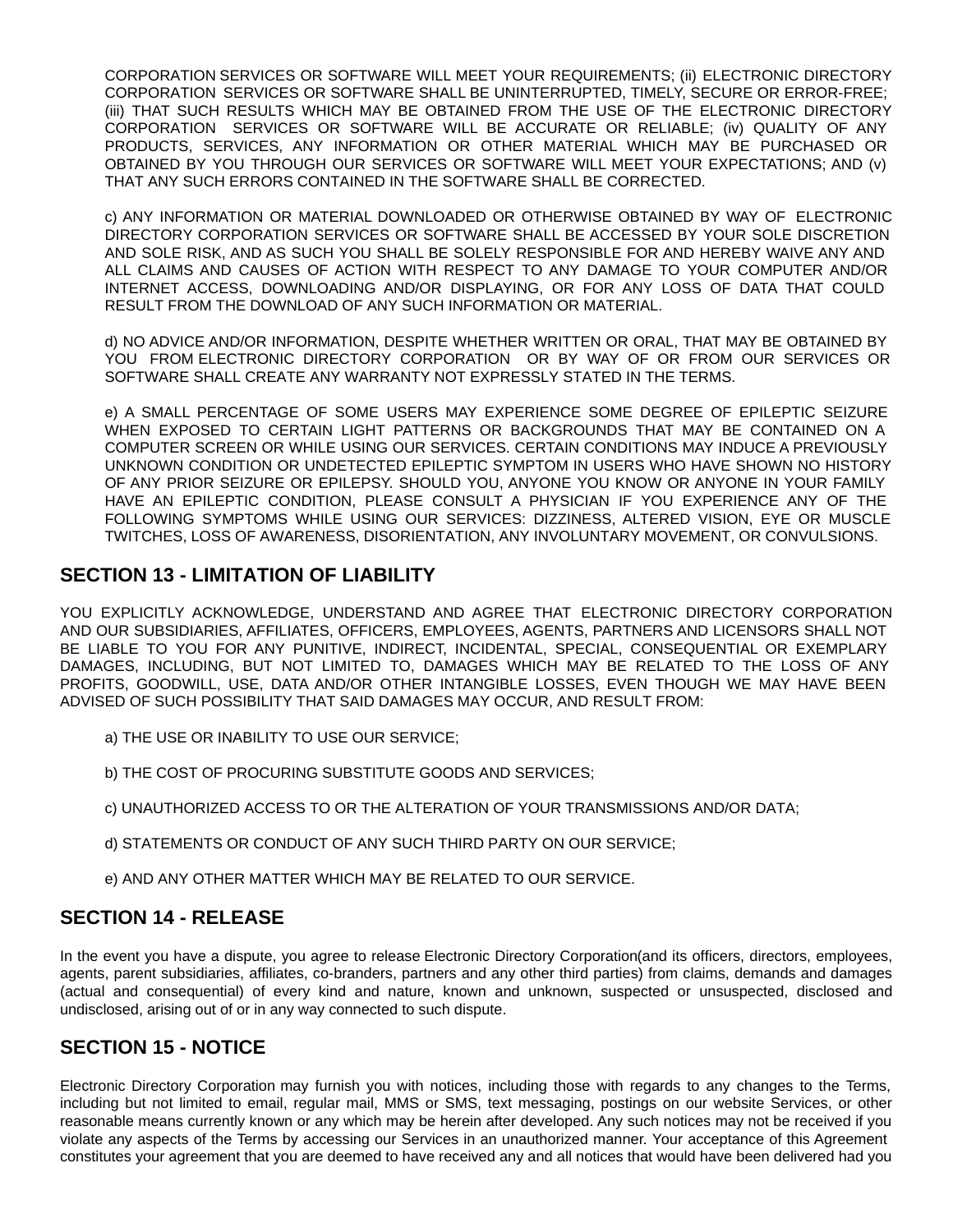# **SECTION 16 - INTELLECTUAL PROPERTY RIGHTS**

You herein acknowledge, understand and agree that all of the Electronic Directory Corporationtrademarks, copyright, trade name, service marks, and other Electronic Directory Corporationlogos and any brand features, and/or product and service names are trademarks and as such, are and shall remain the property of Electronic Directory Corporation. You herein agree not to display and/or use in any manner the Electronic Directory Corporationlogo or marks without obtaining Electronic Directory Corporation's prior written consent.

Electronic Directory Corporation will always respect the intellectual property of others, and we ask that all of our users do the same. With regards to appropriate circumstances and at its sole discretion, Electronic Directory Corporation may disable and/or terminate the accounts of any user who violates our Terms and/or infringes the rights of others. If you feel that your work has been duplicated in such a way that would constitute copyright infringement, or if you believe your intellectual property rights have been otherwise violated, you should provide to us the following information:

a) The electronic or the physical signature of the individual that is authorized on behalf of the owner of the copyright or other intellectual property interest;

b) A description of the copyrighted work or other intellectual property that you believe has been infringed upon;

c) A description of the location of the site which you allege has been infringing upon your work;

d) Your physical address, telephone number, and email address;

e) A statement, in which you state that the alleged and disputed use of your work is not authorized by the copyright owner, its agents or the law;

f) And finally, a statement, made under penalty of perjury, that the aforementioned information in your notice is truthful and accurate, and that you are the copyright or intellectual property owner, representative or agent authorized to act on the copyright or intellectual property owner's behalf.

The Electronic Directory Corporation agent for notice of claims of copyright or other intellectual property infringement can be contacted as follows:

Mailing Address: Electronic Directory Corporation Attn: Copyright Agent 329 W 18th St Chicago, Illinois 60616

Telephone: 800-488-0691 Email: info@edc-corporate.com

#### **SECTION 17 - ENTIRE AGREEMENT**

This Agreement constitutes the entire agreement between you and Electronic Directory Corporationand shall govern the use of our Services, superseding any prior version of this Agreement between you and us with respect to Electronic Directory Corporation Services. You may also be subject to additional terms and conditions that may apply when you use or purchase certain other Electronic Directory Corporation Services, affiliate Services, third-party content or third-party software.

### **SECTION 18 - CHOICE OF LAW AND FORUM**

It is at the mutual agreement of both you and Electronic Directory Corporation with regard to the Agreement that the relationship between the parties shall be governed by the laws of the state of Illinois without regard to its conflict of law provisions and that any and all claims, causes of action and/or disputes, arising out of or relating to theAgreement, or the relationship between you and Electronic Directory Corporation, shall be filed within the courts having jurisdiction within the County of Cook, Illinois or the U.S. District Court located in said state. You and Electronic Directory Corporation agree to submit to the jurisdiction of the courts as previously mentioned, and agree to waive any and all objections to the exercise of jurisdiction over the parties by such courts and to venue in such courts.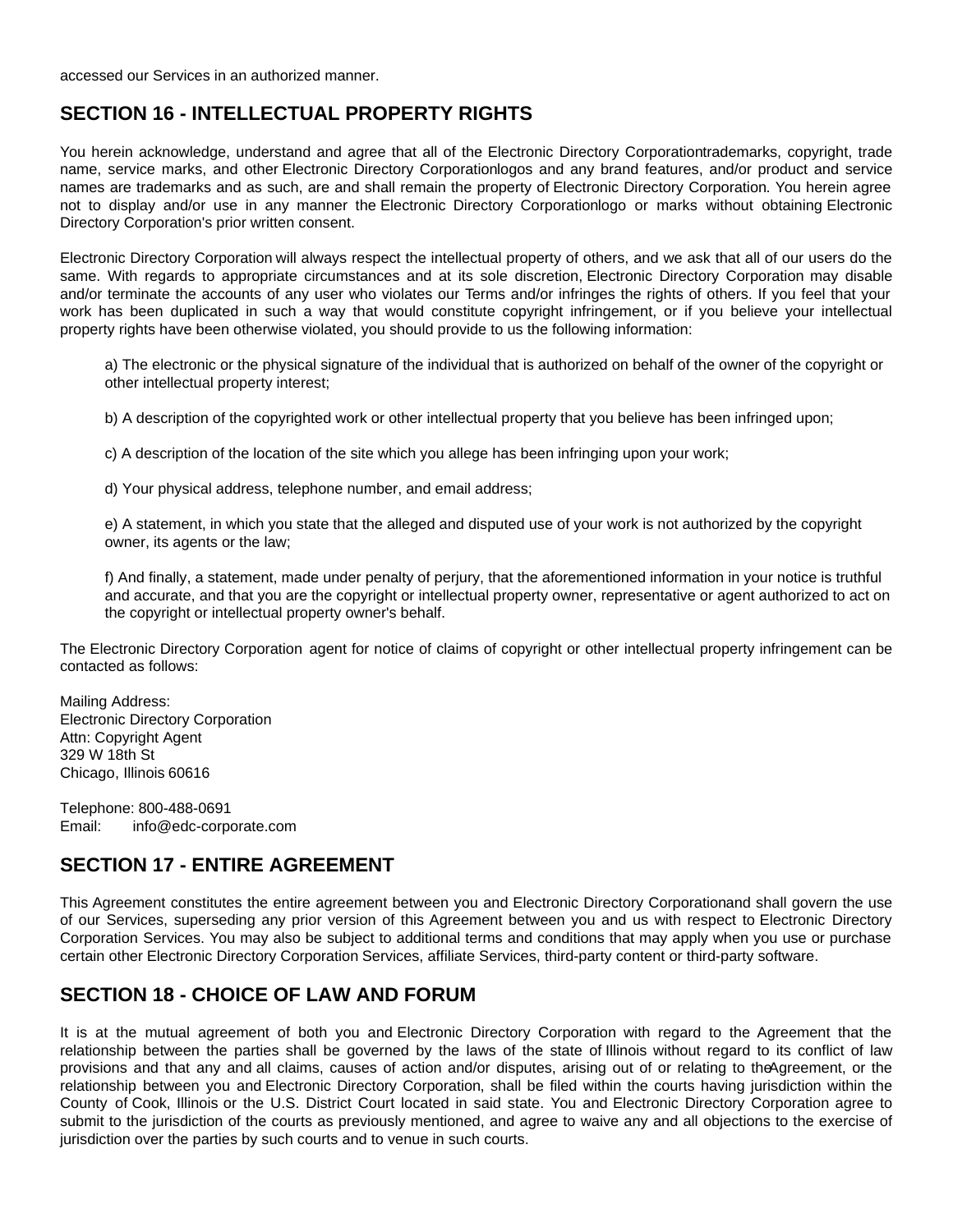# **SECTION 19 - WAIVER AND SEVERABILITY OF TERMS**

At any time, should Electronic Directory Corporation fail to exercise or enforce any right or provision of the Agreement, such failure shall not constitute a waiver of such right or provision. If any provision of this Agreement is found by a court of competent jurisdiction to be invalid, the parties nevertheless agree that the court should endeavor to give effect to the parties' intentions as reflected in the provision, and the other provisions of the Agreement remain in full force and effect.

### **SECTION 20 - NO RIGHT OF SURVIVORSHIP NON-TRANSFERABILITY**

You acknowledge, understand and agree that your account is non-transferable and any rights to your ID and/or contents within your account shall terminate upon your death. Upon receipt of a copy of a death certificate, your account may be terminated and all contents therein permanently deleted.

# **SECTION 21 - STATUTE OF LIMITATIONS**

You acknowledge, understand and agree that regardless of any statute or law to the contrary, any claim or action arising out of or related to the use of our Services or the Agreement must be filed within 2 year(s) after said claim or cause of action arose or shall be forever barred.

# **SECTION 22 - VIOLATIONS**

Please report any and all violations of this Agreement to Electronic Directory Corporation as follows:

Mailing Address: Electronic Directory Corporation 329 W 18th St Chicago, Illinois 60616

Telephone: 800-488-0691 Email: info@edc-corporate.com

# **SECTION 23 - GOVERNMENT REQUESTS**

In order to cooperate with governmental requests, subpoenas or court orders, to protect our systems, or to ensure the integrity and operation of our business and systems, we may access and disclose any information we consider necessary or appropriate, including and without limitation, your information, IP address, and usage history. Our right to disclose any such information is governed by the terms of our Privacy Policy.

# **SECTION 24 - FOREIGN ACCESS OF SITE**

The Site is controlled, operated and administered by EDCfrom our offices within the USA. If you access the Site from a location outside the USA, you are responsible for compliance with all local laws. You agree that you will not use EDC's content accessed through the Site in any country or in any manner prohibited by any applicable laws, restrictions or regulations.

# **SECTION 25 - ERRORS, INACCURACIES AND OMISSIONS**

Occasionally there may be information on our Site that contains typographical errors, inaccuracies or omissions that may relate to product descriptions, pricing, promotions, offers, product shipping charges, transit times and availability. We reserve the right to correct any errors, inaccuracies or omissions, and to change or update information or cancel orders if any information on the Site or on any related Site is inaccurate at any time without prior notice (including after you have submitted your order).

We undertake no obligation to update, amend or clarify information on the Site or on any related Site, including without limitation, pricing information, except as required by law. No specified update or refresh date applied on the Site or on any related Site, should be taken to indicate that all information on the Site or on any related Site has been modified or updated.

# **SECTION 26 - PRIVACY POLICY**